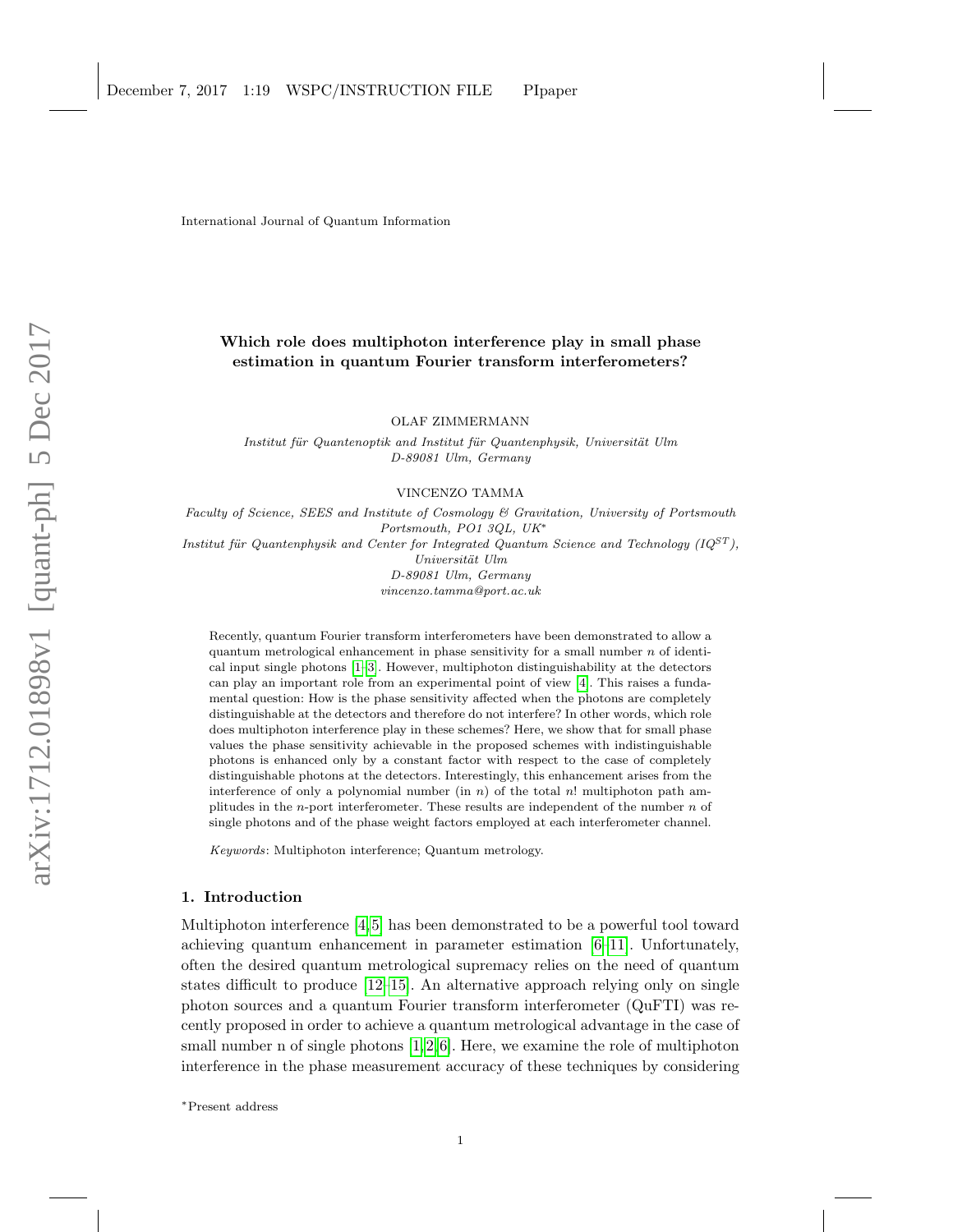the two cases of fully indistinguishable and fully distinguishable input photons. We show, that the accuracy is equal in both cases apart from a constant factor  $\sqrt{2}$ , that is independent of the number  $n$  of input photons. Therefore, multiphoton interference is able to provide only a constant advantage in phase measurement accuracy by using a QuFTI with n input single photons, independently of the value of  $n$ . Our work generalizes the results obtained in Ref. [\[3\]](#page-5-1), where the QuFTI was first investigated only in the case of the fixed set of weight factors introduced in Ref. [\[2\]](#page-5-7), to arbitrary phase weight factors (see Fig. 1). The approach pursued here for single-parameter estimation can be also applied to estimate the role of multiphoton interference in multiparameter estimation schemes either with input single photon states or photon number states [\[6,](#page-5-4) [7,](#page-5-8) [9,](#page-5-9) [16\]](#page-6-1).

## 2. Phase accuracy for indistinguishable and distinguishable photons

The QuFTI introduced in Ref. [1](#page-5-0) is an  $n$ -mode passive linear interferometer, determined by the succession of three components leading to the unitary matrix  $U = V \Phi V^{\dagger}$  as illustrated in Fig. [1.](#page-2-0) The three components are the *n*-mode quantum Fourier transform, described by the matrix  $V$  with elements

<span id="page-1-0"></span>
$$
V_{j,k} = \frac{1}{\sqrt{n}} e^{2\pi i \frac{(j-1)(k-1)}{n}},\tag{1}
$$

with  $j, k = 1, ..., n$ , a general phase evolution, represented by the matrix  $\Phi$  with elements

<span id="page-1-1"></span>
$$
\Phi_{j,k} = \delta_{j,k} e^{i f_j \varphi} \tag{2}
$$

and the inverse quantum Fourier transform  $V^{\dagger}$ . Here,  $\varphi$  is the encoded phase to be measured, and  $f_j$  is an arbitrary factor depending on the experimental scenario [\[1\]](#page-5-0). The interferometer matrix U is then defined by the elements

$$
U_{j,k} = \frac{1}{n} \sum_{l=1}^{n} \omega_n^{(j-k)(l-1)} e^{i\varphi f_l}, \tag{3}
$$

with  $\omega_n = \exp(2\pi i/n)$ , as derived in [Appendix A.](#page-6-2)

Each interferometer port  $j = 1, ..., n$ , is fed with a single photon

$$
\left|1[\xi_j]\right\rangle_j := \int \mathrm{d}\omega \,\xi_j(\omega) \,\hat{a}^\dagger(\omega) \left|0\right\rangle \tag{4}
$$

with spectrum  $\xi_j$ , leading to the input state

$$
|\Psi_{\rm in}\rangle = \bigotimes_{j=1}^{n} |1[\xi_j]\rangle_j.
$$
 (5)

The observable  $\hat{O}$  that is measured to estimate the encoded phase  $\varphi$  is the projection of the QuFTI output state  $|\Psi_{\text{out}}\rangle = U |\Psi_{\text{in}}\rangle$  onto the state of one photon measured in each output mode  $k \in \{1, ..., n\}$  of the QuFTI, independently of the photonic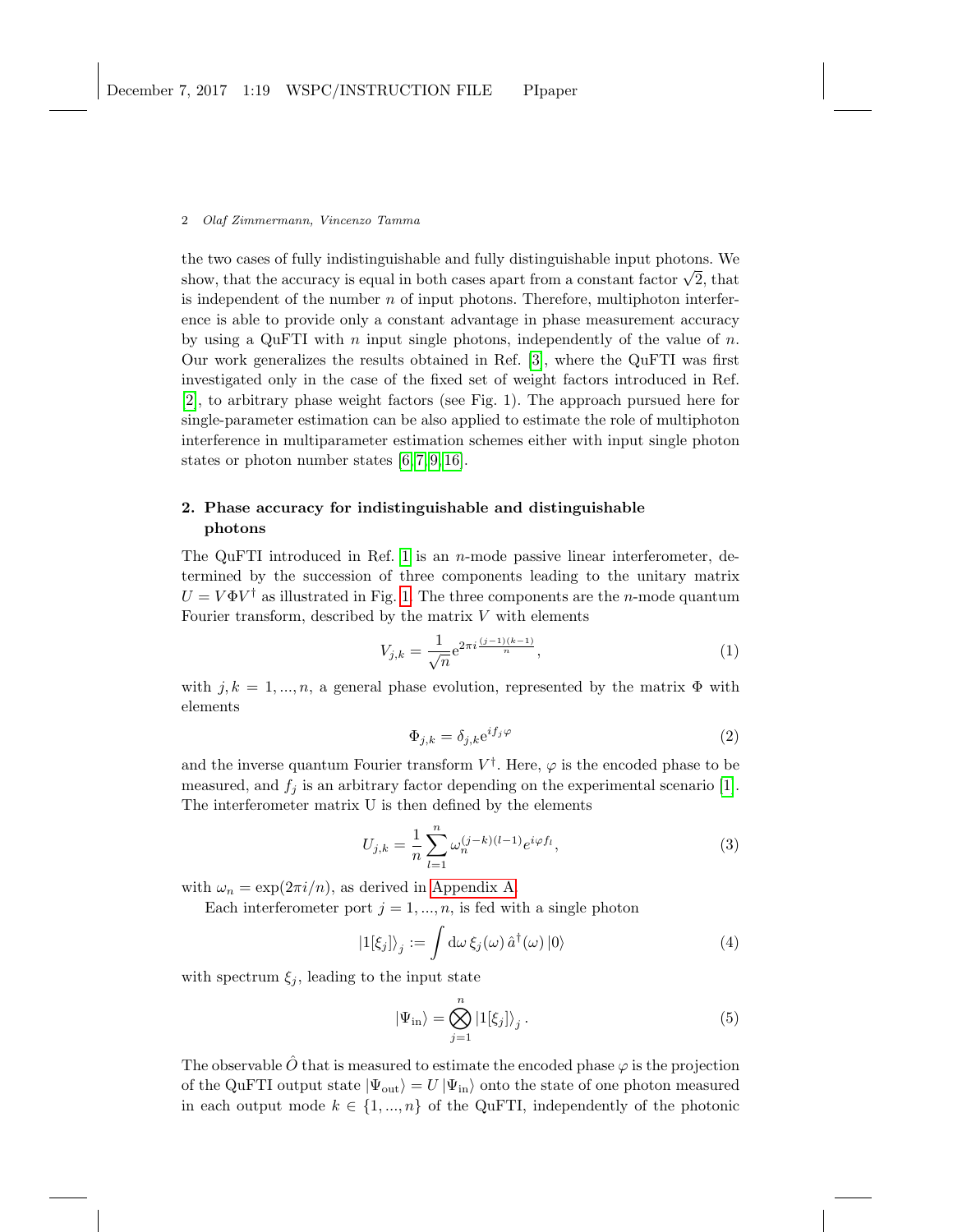

<span id="page-2-0"></span>Fig. 1. The quantum Fourier transform interferometer in Ref. [1](#page-5-0) is described by the unitary matrix  $U = V \Phi V^{\dagger}$ . The interferometer is a succession of the *n*-mode quantum Fourier transform V, a phase shifter matrix  $\Phi$ , with an arbitrary set of phase weight factors  $\{f_j\}, j = 1, ..., n$ , and the inverse *n*-mode quantum Fourier transform  $V^{\dagger}$ .

inner modes (e.g. detection times and frequencies). The phase accuracy is therefore determined by the probability  $P = \langle \hat{O} \rangle = \langle \hat{O}^2 \rangle$  of *n*-photon detections as

<span id="page-2-3"></span>
$$
\Delta \varphi = \frac{\sqrt{\langle \hat{O}^2 \rangle - \langle \hat{O} \rangle^2}}{\frac{\partial \langle \hat{O} \rangle}{\partial \varphi}} = \frac{\sqrt{P - P^2}}{\frac{dP}{d\varphi}},\tag{6}
$$

where the first equality is obtained by using standard error propagation.

The probability  $P = P^{(I)}$  in the case of multiphoton interference arising from indistinguishable (I) photons (full overlap in the photonic spectra,  $\int \xi_j \xi_k d\omega = 1$  $\forall j, k$ ) is given by [\[4,](#page-5-2) [17,](#page-6-3) [18\]](#page-6-4)

<span id="page-2-4"></span><span id="page-2-1"></span>
$$
P^{(I)} = |\text{perm}(U)|^2 \tag{7}
$$

where the permanent of a matrix  $\Gamma$  is defined as

$$
\text{perm}(\Gamma) := \sum_{\sigma \in S_n} \prod_{j=1}^n \Gamma_{j,\sigma(j)}.
$$
 (8)

The permanent in Eq.  $(7)$  is given by the superposition of n! n-photon amplitudes corresponding to the  $n!$  possible ways for the  $n$  photons to trigger the  $n$  detectors. Each multiphoton amplitude is identified by a permutation  $\sigma(j)$  of the output ports where the corresponding photons at each input port  $j = 1, ..., n$  can exit.

In the case of completely distinguishable (D) input photons (no overlap in the photonic spectra,  $\int \xi_j \xi_k d\omega = 0 \ \forall j \neq k$ ) the probability  $P = P^{(D)}$  is given by [\[4\]](#page-5-2)

<span id="page-2-2"></span>
$$
P^{(D)} = \text{perm}(T),\tag{9}
$$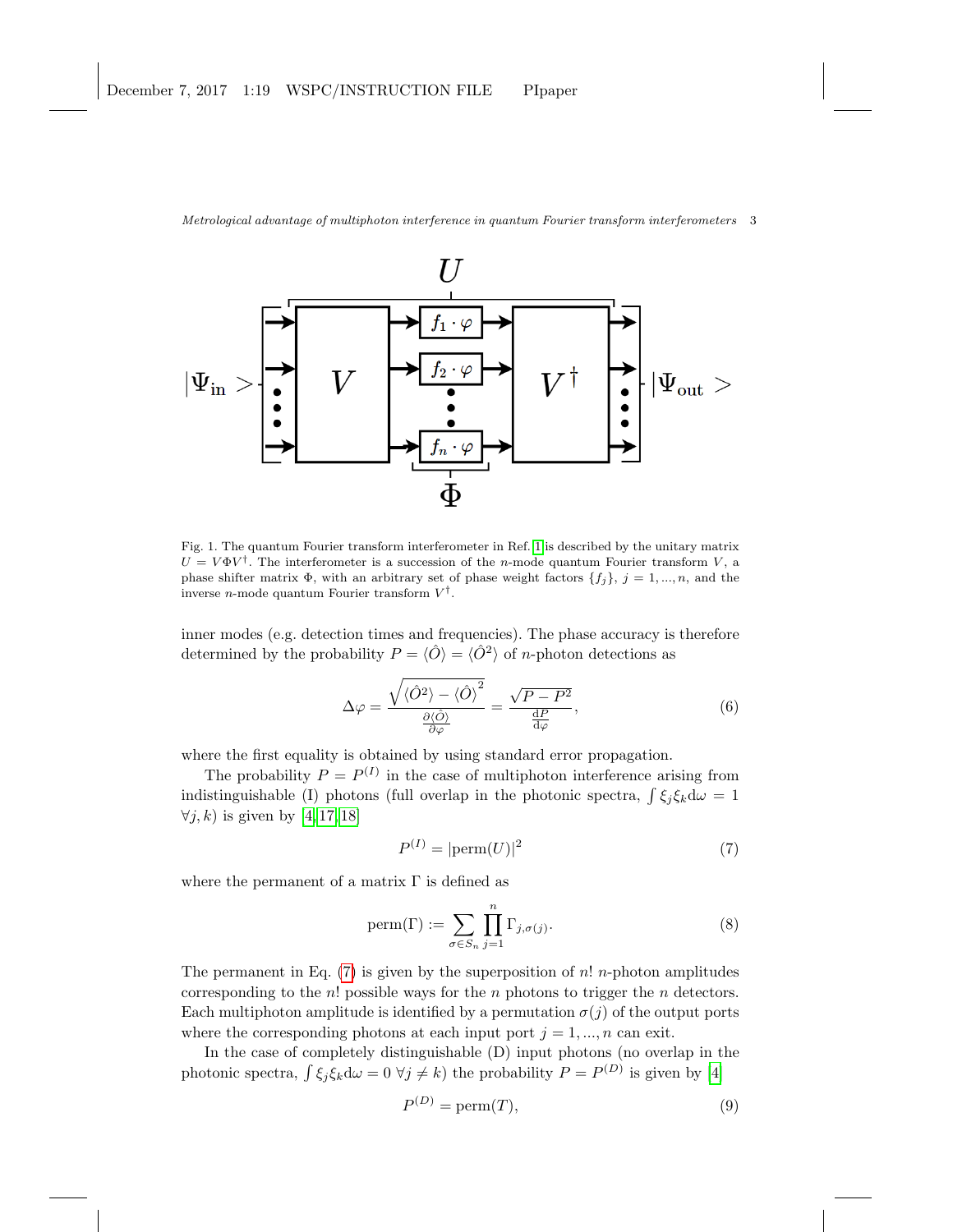with the matrix T defined by the elements  $T_{j,k} = |U_{j,k}|^2$ . Here, all multiphoton interference terms in Eq. (7) vanished due to the distinguishability of the n photons at the detectors.

## 2.1. Phase accuracy for small phase values

In this section we calculate the phase accuracy  $\Delta\varphi$  in the case of fully indistinguishable and fully distinguishable photons. We restrict our discussion to small values of the phase  $\varphi$ , where higher values of accuracy can be achieved [\[1,](#page-5-0)3].

We first address the case of indistinguishable photons. By considering only terms of the order of  $\varphi^2$ , Eq. [7](#page-2-1) can be rewritten as

$$
P^{(I)} = \left| \left( 1 + \frac{i}{n} \varphi A - \frac{1}{2n} \varphi^2 B \right)^n + \sum_{\sigma_2} \prod_{j \neq \sigma_2(j)} \left( \frac{i \varphi}{n} C_{j, \sigma_2(j)} - \frac{\varphi^2}{2n} D_{j, \sigma_2(j)} \right) \right|^2, \tag{10}
$$

as derived in [Appendix B,](#page-6-5) where  $A := \sum_j f_j$ ,  $B := \sum_j f_j^2$ ,  $C_{j,k} := \sum_l$  $\omega_n^{(j-k)(l-1)}f_l,$  $D_{j,k} := \sum_l$  $\omega_n^{(j-k)(l-1)} f_l^2$  and  $\sigma_m$  are the permutations interchanging m elements. Interestingly, only the identity permutation  $\sigma_0$  (first term in Eq. [\(10\)](#page-3-0)) and the  $n(n-1)/2$  permutations  $\{\sigma_2\}$  interchanging two output ports contribute to the multiphoton interference. As an example, these permutations are illustrated in Fig. [2](#page-4-0) in the case of  $n = 3$ .

On the other hand, in the case of fully distinguishable photons and neglecting terms of order  $\varphi^2$  and higher, Eq. [\(9\)](#page-2-2) reduces to

<span id="page-3-1"></span><span id="page-3-0"></span>
$$
P^{(D)} = \left| 1 + \frac{i}{n} \varphi A - \frac{1}{2n} \varphi^2 B \right|^{2n},
$$
\n(11)

corresponding to the modulus square of the first multiphoton amplitude in Eq. [\(10\)](#page-3-0) associated with the identity permutation.

We conclude that the difference in the probability for indistinguishable photons with respect to distinguishable photons only arises from the contribution of the n-photon amplitudes associated with an exchange of two photons at the output ports of the QuFTI.

In [Appendix B](#page-6-5) and [Appendix C](#page-8-0) we find that the probabilities in Eq. [\(10\)](#page-3-0) and Eq. [\(11\)](#page-3-1) reduce, respectively, to

<span id="page-3-2"></span>
$$
P^{(I)} = 1 - 2\varphi^2 (B - \frac{A^2}{n})
$$
\n(12)

and

<span id="page-3-3"></span>
$$
P^{(D)} = 1 - \varphi^2 (B - \frac{A^2}{n}).
$$
\n(13)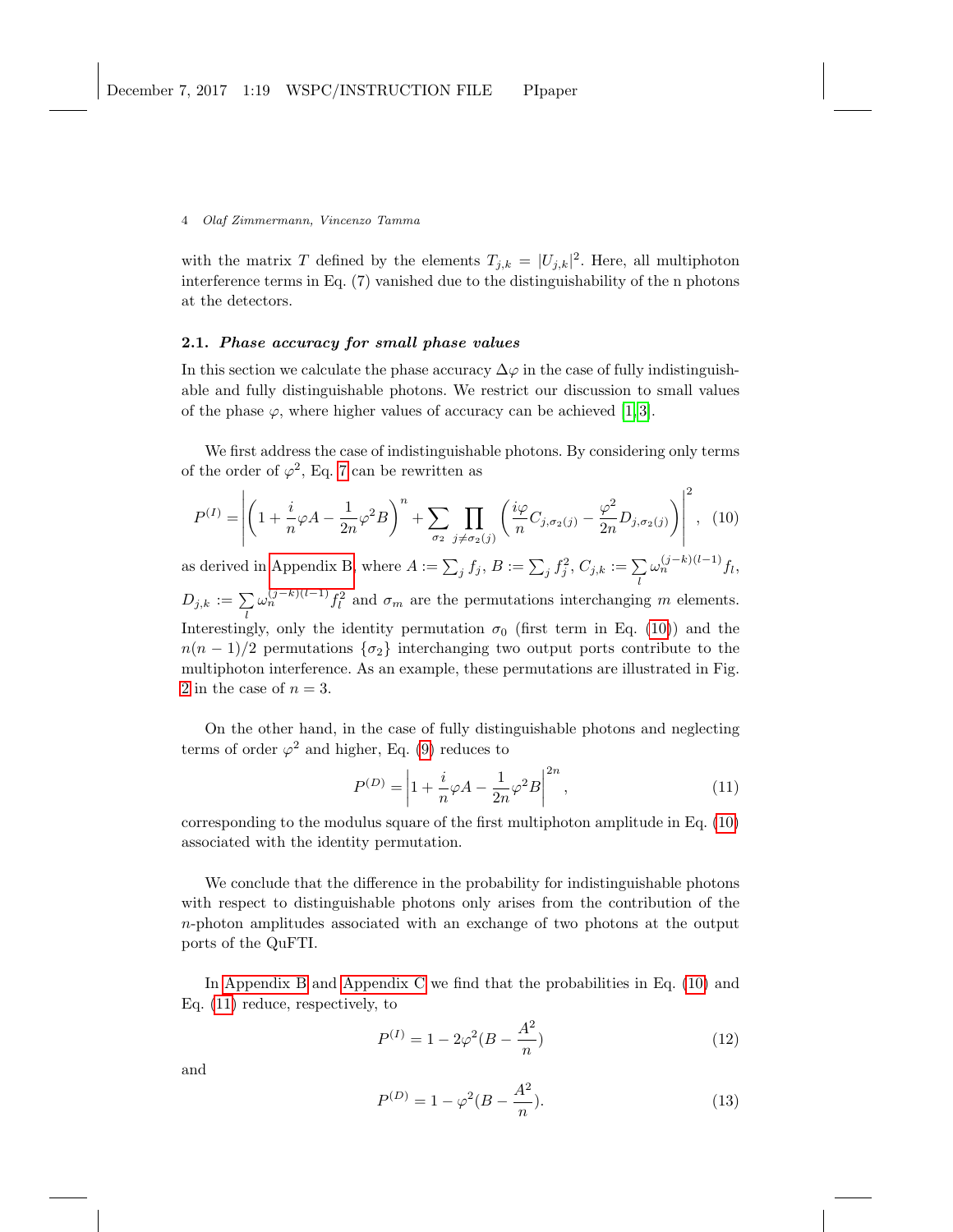

<span id="page-4-0"></span>Fig. 2. Interference of n-photon amplitudes in a QuFTI depicted, as an example, for n=3. Only n-photon amplitudes associated with an exchange of two photons at the output ports of the QuFTI with respect to the identity permutation at the top left contribute to the multiphoton interference with terms of the order  $\varphi^2$ . These amplitudes, in addition to the identity amplitude, are illustrated here with green background and continuous-line paths. The remaining n-photon amplitudes, indicated with a red background and dashed-line paths, are suppressed since they contribute to higher order terms in  $\varphi$ .

By using the results in Eqs. [\(12\)](#page-3-2) and [\(13\)](#page-3-3) the phase accuracy in Eq. [\(6\)](#page-2-3) becomes

$$
\Delta \varphi^{(I)} = \sqrt{\frac{n}{8(Bn - A)}}\tag{14}
$$

for completely indistinguishable photons and

$$
\Delta \varphi^{(D)} = \sqrt{\frac{n}{4(Bn - A)}}
$$
\n(15)

for completely distinguishable photons. Thus, the interferometric phase sensitivities given fully indistinguishable and fully distinguishable input photons only differ by a given runy maistinguishable and runy distinguishable input photons only differ by a constant factor of  $\sqrt{2}$ . This factor is independent of the number n of input photons and of the phase weight factors  $f_i$ .

## 3. Conclusions

We demonstrated that a constant factor  $\sqrt{2}$  represents the only enhancement in phase sensitivity achievable by the QuFTI for fully indistinguishable input single photons in comparison to the case of fully distinguishable input single photons. These results hold for arbitrary numbers  $n$  of single photons injected in the interferometer, and for arbitrary phase factors  $f_i$  introduced in each interferometer channel. This constant quantum enhancement arises from the contribution of interfering multiphoton amplitudes associated with all the possible ways to exchange only two photons at the output ports (see Fig. [2\)](#page-4-0). Interestingly, these amplitudes, together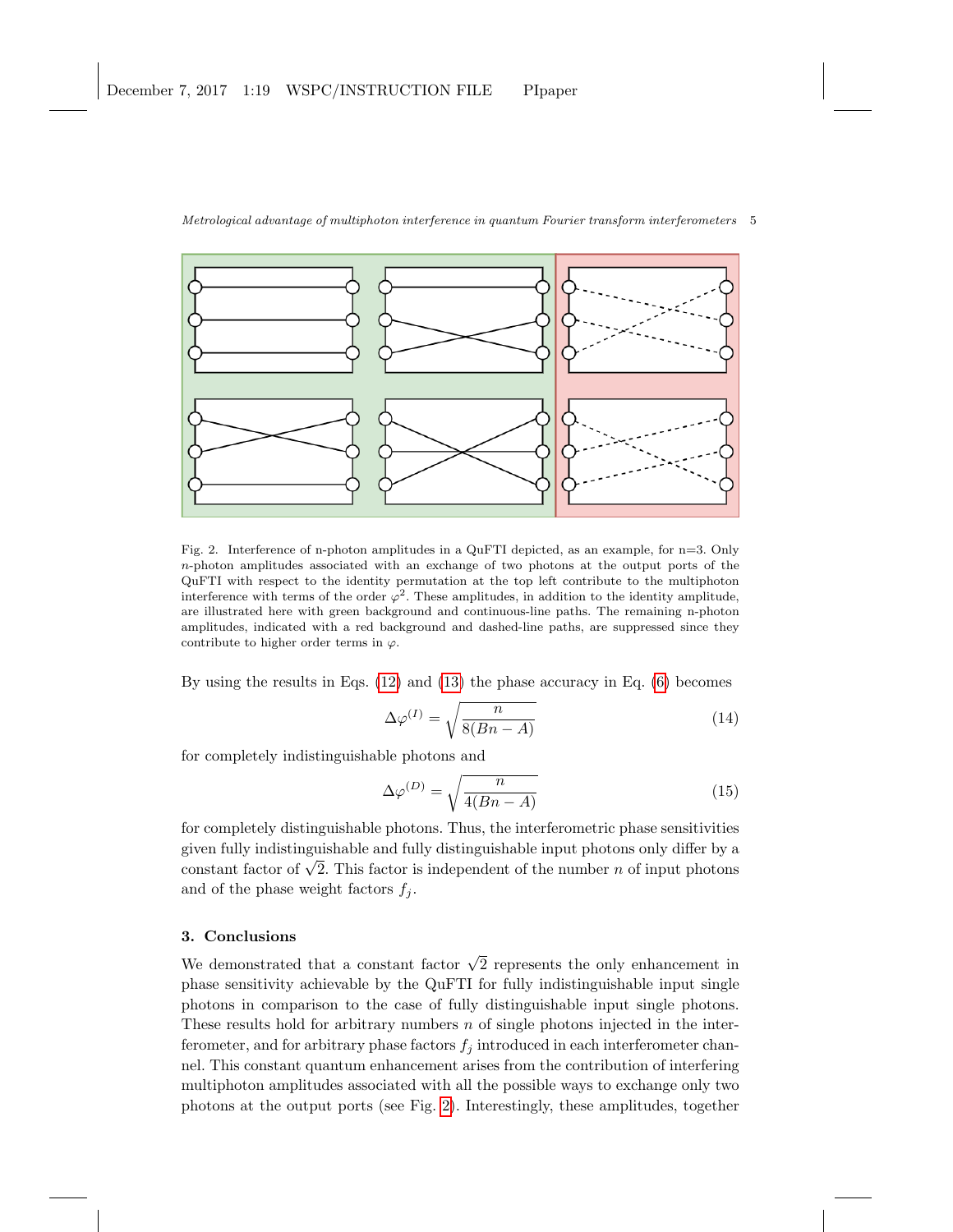with the contribution where no exchange occurs, represent only  $1 + n(n-1)/2$  of n! interfering amplitudes which would contribute, in general, for larger values of the phase  $\varphi$  in an n-port interferometer. This motivates further investigations of how to maximize the quantum metrological enhancement achievable by  $n$ -photon interference in linear optics quantum metrology depending on the values of the phases to be measured and on the interferometer configuration [\[3,](#page-5-1) [6,](#page-5-4) [7\]](#page-5-8). Furthermore, this work can stimulate further studies about the role of multiphoton interference in quantum information processing [\[17,](#page-6-3) [19–](#page-6-6)[22\]](#page-6-7).

## Acknowledgements

V.T. is thankful for discussions with M. Foss-Feig, W. Ge and K. Jacobs. Research was partially sponsored by the Army Research Laboratory and was accomplished under Cooperative Agreement Number W911NF-17-2-0179. The views and conclusions contained in this document are those of the authors and should not be interpreted as representing the official policies, either expressed or implied, of the Army Research Laboratory or the U.S. Government. The U.S. Government is authorized to reproduce and distribute reprints for Government purposes notwithstanding any copyright notation herein. V. T. and O. Z. are also very thankful to W. P. Schleich for the time passed at the Institute of Quantum Physics in Ulm, where some of the ideas behind this work were first developed [\[3,](#page-5-1) [4\]](#page-5-2).

### References

- <span id="page-5-0"></span>1. J. P. Olson, K. R. Motes, P. M. Birchall, N. M. Studer, M. LaBorde, T. Moulder, P. P. Rohde and J. P. Dowling, Phys. Rev. A 96 (2017) p. 013810.
- <span id="page-5-7"></span>2. K. R. Motes, J. P. Olson, E. J. Rabeaux, J. P. Dowling, S. J. Olson and P. P. Rohde, Phys. Rev. Lett. 114 (2015) p. 170802.
- <span id="page-5-1"></span>3. O. Zimmermann, Multi-photon interference and metrology, bachelor thesis, Ulm University, arXiv: 1710.03805 (2015).
- <span id="page-5-2"></span>4. V. Tamma and S. Laibacher, Phys. Rev. Lett. 114 (2015) p. 243601.
- <span id="page-5-3"></span>5. J.-W. Pan, Z.-B. Chen, C.-Y. Lu, H. Weinfurter, A. Zeilinger and M. Zukowski, Rev. Mod. Phys. 84 (2012) p. 777838.
- <span id="page-5-4"></span>6. C. You, S. Adhikari, Y. Chi, M. L. LaBorde, C. T. Matyas, C. Zhang, Z. Su, T. Byrnes, C. Lu, J. P. Dowling and J. P. Olson, J. Opt. 19 (2017) p. 124002.
- <span id="page-5-8"></span>7. W. Ge, K. Jacobs, Z. Eldredge, A. V. Gorshkov and M. Foss-Feig, [arXiv:1707.06655](http://arxiv.org/abs/1707.06655) (2017)
- 8. M. A. Ciampini, N. Spagnolo, C. Vitelli, L. Pezzè, A. Smerzi and F. Sciarrino, Sci. Rep. 6 (2016) p. 28881.
- <span id="page-5-9"></span>9. P. C. Humphreys, M. Barbieri, A. Datta and I. A. Walmsley, Phys. Rev. Lett. 111 (2013) p. 070403.
- 10. J. P. Dowling, Contemp. Phys. 49 (2008) p. 125143.
- <span id="page-5-5"></span>11. V. Giovannetti, S. Lloyd and L. Maccone, Phys. Rev. Lett. 96 (2006) p. 010401.
- <span id="page-5-6"></span>12. R. Demkowicz-Dobrzański, M. Jarzyna and J. Kołodyński, Chapter 4 - quantum limits in optical interferometry, in Prog. Opt.  $60$ , (Elsevier, 2015), pp. 345–435.
- 13. R. Demkowicz-Dobrzański, J. Kołodyński and M. Gută, Nat. comm. 3 (2012) p. 1063.
- 14. P. Kok, W. J. Munro, K. Nemoto, T. C. Ralph, J. P. Dowling and G. J. Milburn, Rev. Mod. Phys. 79 (2007) 135.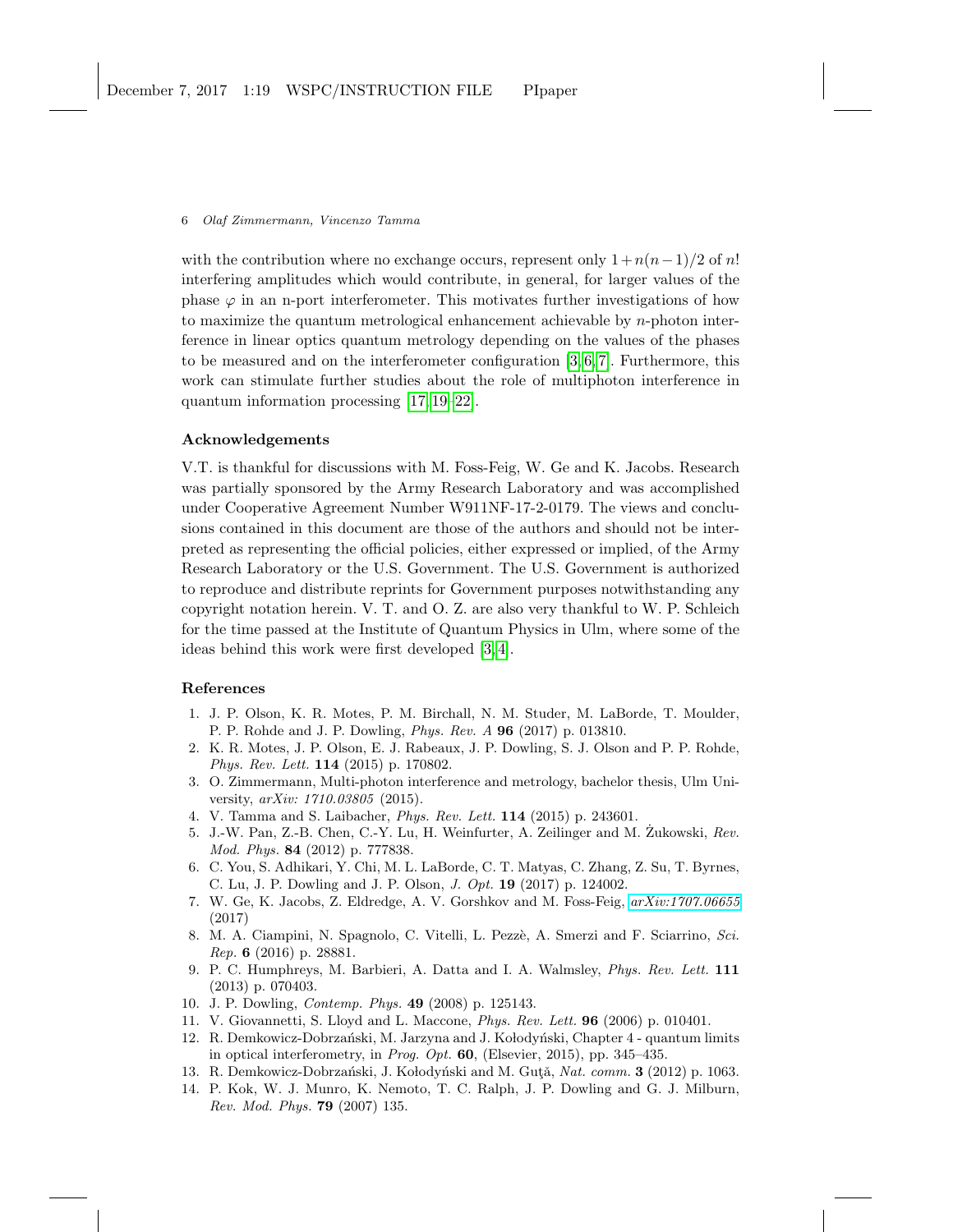- <span id="page-6-0"></span>15. H. Cable and J. P. Dowling, Phys. Rev. Lett. 99 (2007) p. 163604.
- <span id="page-6-1"></span>16. L. Pezzè, M. A. Ciampini, N. Spagnolo, P. C. Humphreys, A. Datta, I. A. Walmsley, M. Barbieri, F. Sciarrino and A. Smerzi, Phys. Rev. Lett. 119 (2017) p. 130504.
- <span id="page-6-3"></span>17. S. Aaronson and A. Arkhipov:, The computational complexity of linear optics, in Proc. ACM STOC, (New York, USA, 2011).
- <span id="page-6-4"></span>18. S. Scheel, [arXiv:quant-ph/0406127](http://arxiv.org/abs/quant-ph/0406127) (2004)
- <span id="page-6-6"></span>19. S. Laibacher and V. Tamma, Phys. Rev. Lett. 115 (2015) p. 243605.
- 20. V. Tamma and S. Laibacher, Quantum Inf. Process. 15 (2016) p. 12411262.
- 21. V. Tamma, Quantum Inf. Process. 15 (2016) p. 52435257.
- <span id="page-6-7"></span>22. V. Tamma, Quantum Inf. Process. 15 (2016) p. 52595280.

## <span id="page-6-2"></span>Appendix A. QuFTI Matrix elements for small phases  $\varphi$

We derive the matrix elements  $U_{j,k}$ , with  $j, k = 1, ..., n$  for the matrix  $U = V \Phi V^{\dagger}$ associated with an *n*-port QuFTI by using Eqs.  $(1)$  and  $(2)$ :

$$
U_{j,k} := \sum_{l,m=1}^{n} V_{j,l} \Phi_{l,m} V_{m,k}^{\dagger} = \frac{1}{n} \sum_{l,m=1}^{n} \omega_n^{(j-1)(l-1)} \underbrace{\delta_{l,m} e^{i\varphi f_l}}_{\Phi_{l,m}} \omega_n^{(m-1)(1-k)}
$$

$$
= \frac{1}{n} \sum_{l=1}^{n} \omega_n^{(j-1)(l-1)} e^{i\varphi f_l} \omega_n^{(l-1)(1-k)} = \frac{1}{n} \sum_{l=1}^{n} \omega_n^{(j-k)(l-1)} e^{i\varphi f_l} . \tag{A.1}
$$

Here,  $\omega_n = \exp(2\pi i/n)$  is the n<sup>th</sup> root of unity and  $f_j$  is an arbitrary factor, dependent on the channel j. We expand the exponential for small phases  $\varphi$  and obtain

$$
U_{j,k} = \frac{1}{n} \sum_{l=1}^{n} \omega_n^{(j-k)(l-1)} \left( 1 + i\varphi f_l - \frac{1}{2} \varphi^2 f_l^2 \right)
$$
  
\n
$$
= \begin{cases}\n1 + \frac{i}{n} \varphi \sum_{l=1}^{n} f_l - \frac{1}{2n} \varphi^2 \sum_{l=1}^{n} f_l^2 \\
\frac{1}{n} \sum_{l=1}^{n} \omega_n^{(j-k)(l-1)} + \frac{i\varphi}{n} \sum_{l=1}^{n} \omega_n^{(j-k)(l-1)} f_l - \frac{\varphi^2}{2n} \sum_{l=1}^{n} \omega_n^{(j-k)(l-1)} f_l^2, \quad j \neq k \\
\frac{1}{n} \sum_{l=0}^{n} \omega_n^{(j-k)(l-1)} + \frac{i\varphi}{n} \sum_{l=1}^{n} \omega_n^{(j-k)(l-1)} f_l - \frac{\varphi^2}{2n} \sum_{l=1}^{n} \omega_n^{(j-k)(l-1)} f_l^2, \quad j \neq k \\
\frac{1}{n} \sum_{l=1}^{n} G_{j,k} - \frac{\varphi^2}{2n} D_{j,k}, \quad j \neq k.\n\end{cases} (A.2)
$$

## <span id="page-6-8"></span><span id="page-6-5"></span>Appendix B.  $P^{(I)}$  for small phase values  $\varphi$

We calculate the probability  $P^{(I)} = |\text{perm}(U)|^2$  for an *n*-fold single photon detection given an input of indistinguishable single photons from the permanent of the QuFTI matrix  $U$  with elements defined by Eq.  $(A.2)$ . By employing the general definition of the permanent in Eq. [\(8\)](#page-2-4) and defining the permutations  $\sigma_m$  interchanging m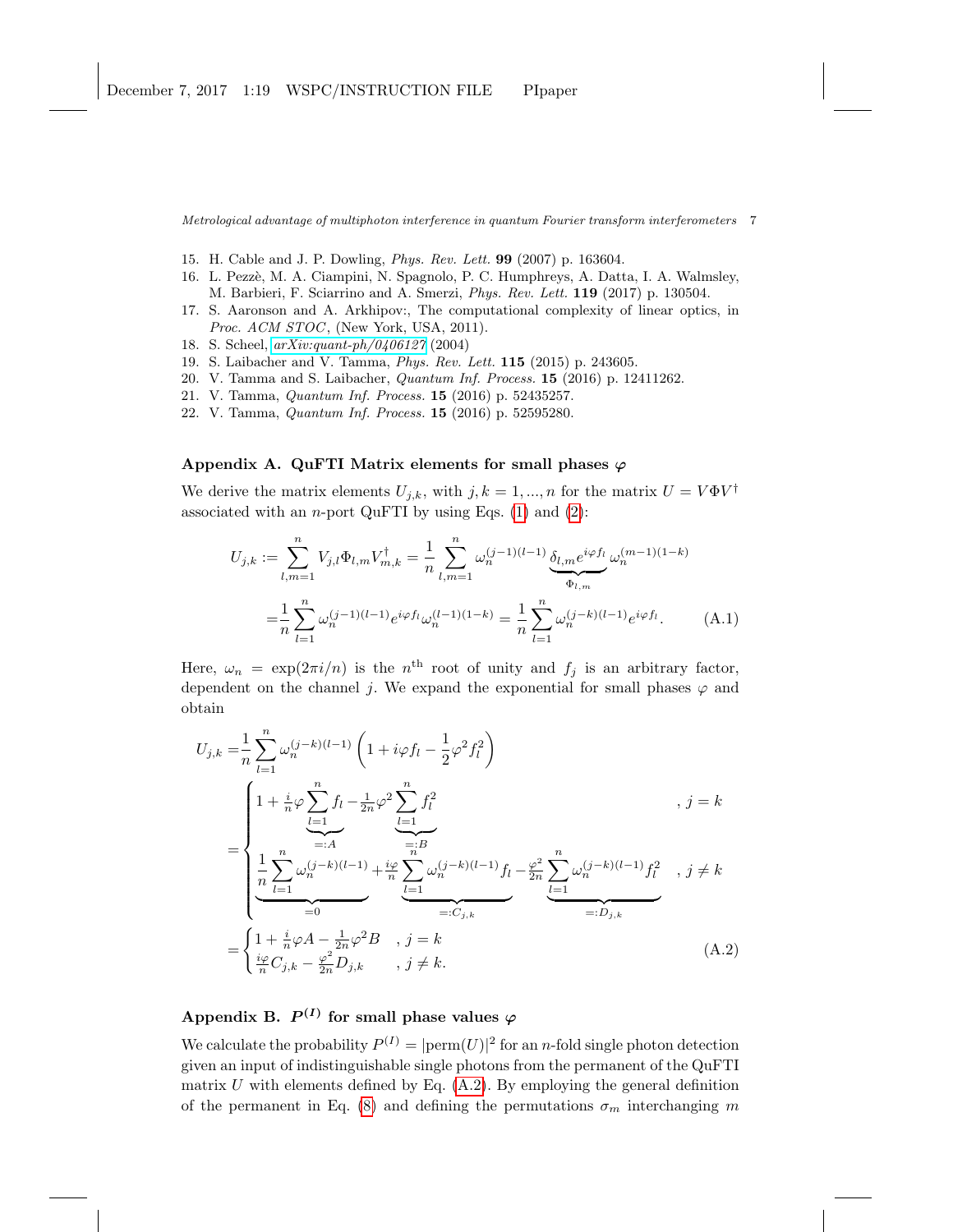elements we obtain

$$
\text{perm}(U) = \left(1 + \frac{i}{n}\varphi A - \frac{1}{2n}\varphi^2 B\right)^n + \sum_{m=2}^n \left(1 + \frac{i}{n}\varphi A - \frac{1}{2n}\varphi^2 B\right)^{n-m} \cdot \sum_{\substack{\sigma_{m} \ j \neq \sigma_m(j)}} \prod_{j \neq \sigma_m(j)} \left(\frac{i\varphi}{n} C_{j,\sigma_m(j)} - \frac{\varphi^2}{2n} D_{j,\sigma_m(j)}\right)^{n-m} \cdot \frac{\varphi^2}{O(\varphi^m)} \tag{B.1}
$$

<span id="page-7-2"></span><span id="page-7-1"></span><span id="page-7-0"></span>.

Given that the terms in the inner sum are of the order  $\varphi^m$  we can assume that it is sufficient to consider only permutations  $\sigma_m$  with  $m \leq 2$  for small phase values  $\varphi$ . Since no permutation can interchange only 1 element, the permanent in Eq. [\(B.1\)](#page-7-0) is given by the contribution of the identity  $\sigma_0$ 

$$
T_{\sigma_0} := \left(1 + \frac{i}{n}\varphi A - \frac{1}{2n}\varphi^2 B\right)^n = 1 + i\varphi A - \frac{1}{2}\varphi^2 B - \frac{n-1}{2n}\varphi^2 A^2 \tag{B.2}
$$

and the sum

$$
T_{\{\sigma_2\}} := \left(1 + \frac{i}{n}\varphi A - \frac{1}{2n}\varphi^2 B\right)^{n-2} \frac{1}{2} \sum_{j_1=1}^n \sum_{\substack{j_2=1 \ j_2 \neq j_1}}^n \left(\frac{i\varphi}{n} C_{j_1, j_2} - \frac{\varphi^2}{2n} D_{j_1, j_2}\right)
$$

$$
\cdot \left(\frac{i\varphi}{n} C_{j_2, j_1} - \frac{\varphi^2}{2n} D_{j_2, j_1}\right)
$$

$$
= -\frac{\varphi^2}{n^2} \frac{1}{2} \sum_{j_1=1}^n \sum_{\substack{j_2=1 \ j_2 \neq j_1}}^n C_{j_1, j_2} C_{j_2, j_1} + O(\varphi^3)
$$
(B.3)

of the contributions from all  $n(n - 1)/2$  permutations  $\sigma_2$  that interchange only 2 elements, labelled as  $j_1, j_2$ . Here, the factor  $1/2$  arises from the fact that each permutation is considered twice in the sum. By considering only contributions up to the order  $\varphi^2$ , Eq. [\(B.3\)](#page-7-1) becomes

<span id="page-7-3"></span>
$$
T_{\{\sigma_2\}} = -\frac{\varphi^2}{2n^2} \sum_{j_1=1}^n \sum_{\substack{j_2=1 \ j_2 \neq j_1}}^n C_{j_1, j_2} C_{j_2, j_1} = -\frac{\varphi^2}{2n^2} \sum_{l_1=1}^n \sum_{l_2=1}^n f_{l_1} f_{l_2} \sum_{j_1=1}^n \sum_{\substack{j_2=1 \ j_2 \neq j_1}}^n \omega_n^{(j_1-j_2)(l_1-l_2)}
$$
  
\n
$$
= -\frac{\varphi^2}{2n^2} \sum_{l_1=1}^n \sum_{l_2=1}^n f_{l_1} f_{l_2} \sum_{j_1=1}^n \sum_{\substack{j_1=1 \ j \neq j}}^n \omega_n^{-j(l_1-l_2)}
$$
  
\n
$$
= -\frac{\varphi^2}{2n^2} \sum_{l_1=1}^n \sum_{l_2=1}^n f_{l_1} f_{l_2} \sum_{j_1=1}^n \left( \sum_{j=1-j_1}^{n-j_1} \omega_n^{-j(l_1-l_2)} - 1 \right)
$$
  
\n
$$
= -\frac{\varphi^2}{2n^2} \sum_{l_1=1}^n \sum_{l_2=1}^n f_{l_1} f_{l_2} \sum_{j_1=1}^n (\delta_{l_1, l_2} n - 1) = -\frac{\varphi^2}{2n^2} \sum_{l_1=1}^n \sum_{l_2=1}^n f_{l_1} f_{l_2} n (\delta_{l_1, l_2} n - 1)
$$
  
\n
$$
= -\frac{\varphi^2}{2} B + \frac{\varphi^2}{2n} A^2.
$$
 (B.4)